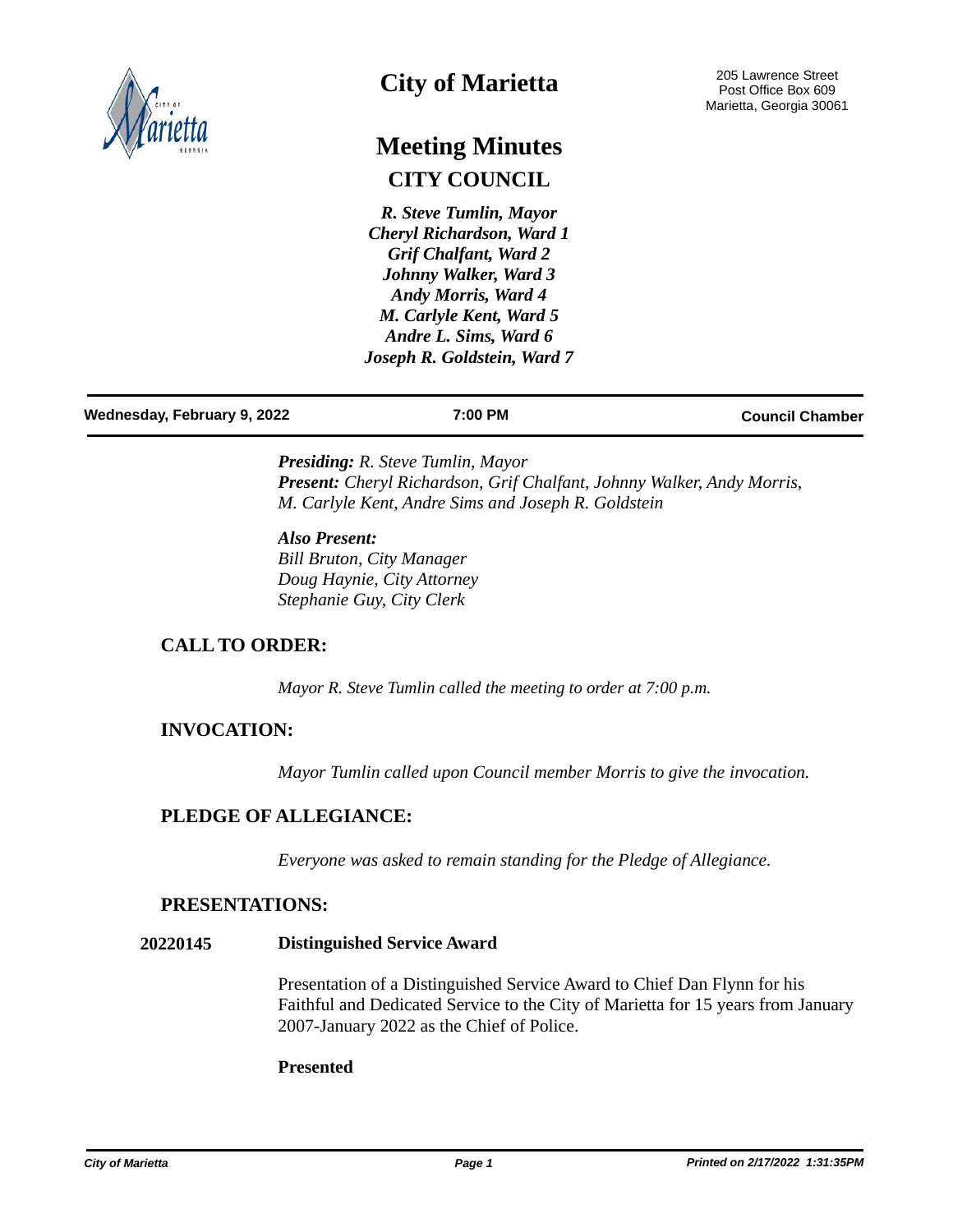# **PROCLAMATIONS:**

# **ANNOUNCEMENTS OF GENERAL COMMUNITY INFORMATION BY THE MAYOR, COUNCIL AND/OR CITY MANAGER:**

## **SCHEDULED APPEARANCES:**

### **20220152 Scheduled Appearance**

Scheduled Appearance - Donald Barth

**Present**

**CONSENT AGENDA: Consent agenda items are marked by an asterisk (\*). Consent items are approved by majority of council. A public hearing will be held only for those items marked by an asterisk that require a public hearing (also noted on agenda).**

*Mayor Pro tem Johnny Walker briefly explained the consent agenda process.*

*City Attorney Doug Haynie noted the following changes to the consent agenda:*

*-under Judicial/Legislative: Agenda items 20210387 was added to the consent agenda and amended to read, "Motion to approve the request by the 1825 Stilesboro Homeowners'Association to allow the HOA to approve a homeowner's request to relocate a current street tree to a common area in the neighborhood and plant a new tree in the front yard. The homeowners may choose from any street tree listed in the attached Table G-2 "Small Lot Tree Species Selection List", except those marked with an asterisk. The following conditions apply:*

*a.) Any trees to be replaced or relocated should be all scheduled at approximately the same time and planted within one year of today's date. Otherwise, the size discrepancies between the trees would negatively impact the aesthetic purpose of the tree regulations.* 

*b.b.) Street trees should be at least 2.5 inches in diameter*

*c.) A revised tree plan that identifies all replaced and/or relocated trees, as well as those trees that were allowed to remain in their original location, must be submitted to City Development Services Staff within one year of today's date."*

*-under Other Business: Agenda item 20220138 remains on the consent agenda and amended to read, "Motion to approve all the BLW action, except for BLW agenda item 20211153, BLW Board Strategic Business Plan 2021/ Objective 4A."*

**A motion was made by Council member Morris, seconded by Council member Richardson, to approve the consent agenda as modified. The motion carried by the following vote:**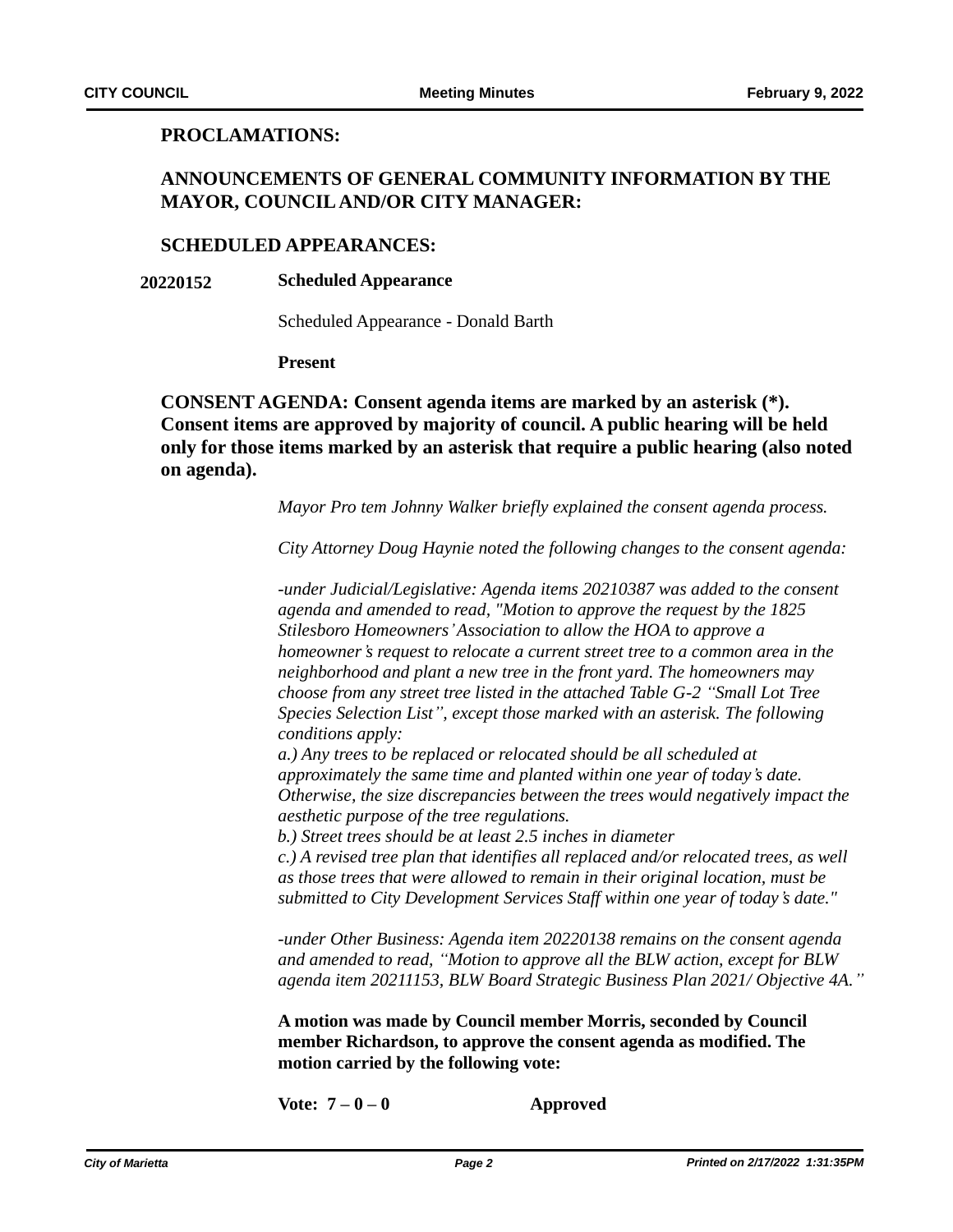| <b>MINUTES:</b> |  |
|-----------------|--|
|-----------------|--|

**\* 20220122 Regular Meeting - January 12, 2022**

Review and approval of the January 12, 2022 meeting minutes.

**This Matter was Approved on the Consent Agenda.**

**Vote: 7 – 0 – 0 Approved**

**Special Meeting - January 25, 2022 \* 20220123**

Review and approval of the January 25, 2022 special meeting minutes.

**This Matter was Approved on the Consent Agenda.**

**Vote: 7 – 0 – 0 Approved**

#### **MAYOR'S APPOINTMENTS: (for informational purposes only)**

# **CITY COUNCIL APPOINTMENTS:**

**\* 20220039 Marietta Welcome Center & Visitors Bureau Appointment**

Appointment of Joseph R. Goldstein to the Marietta Welcome Center & Visitors Bureau for a two-year term.

**This Matter was Approved on the Consent Agenda.**

**Vote: 7 – 0 – 0 Approved**

**Georgia Municipal Association 2022 Delegates \* 20220040**

> Appointment of Joseph R. Goldstein as voting delegate and Cheryl Richardson as alternate voting delegate for the Georgia Municipal Association (GMA) business meetings.

**This Matter was Approved on the Consent Agenda.**

**Vote: 7 – 0 – 0 Approved**

**National League of Cities 2022 Delegates \* 20220041**

> Appointment of M. Carlyle Kent as voting delegate and Joseph R. Goldstein as alternate voting delegate for the NLC business meetings.

#### **This Matter was Approved on the Consent Agenda.**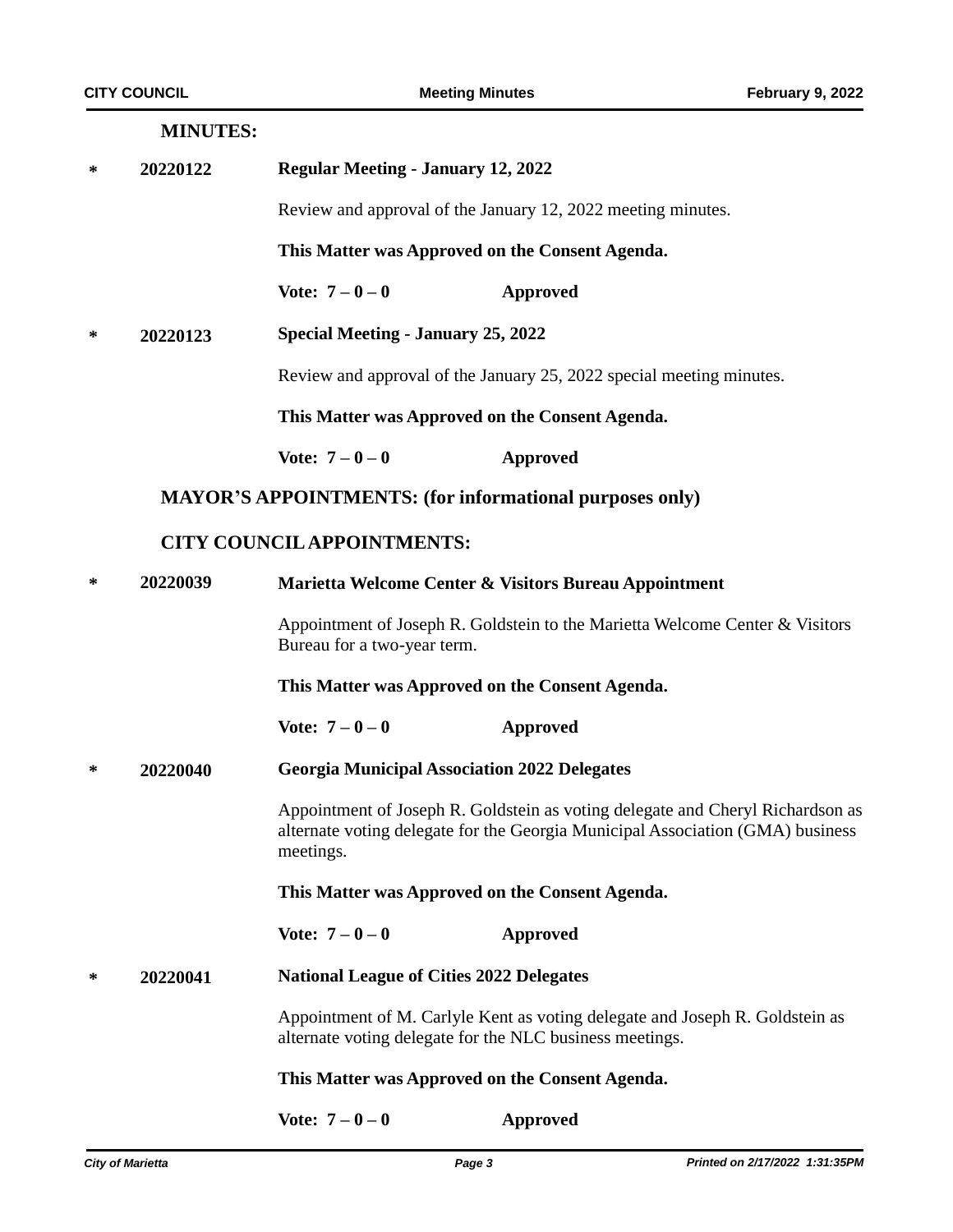| <b>CITY COUNCIL</b> |                    | <b>Meeting Minutes</b>                                                                                                                                                            |                                                                                                                                                                                                                                                                                                                                                                    | February 9, 2022 |  |  |
|---------------------|--------------------|-----------------------------------------------------------------------------------------------------------------------------------------------------------------------------------|--------------------------------------------------------------------------------------------------------------------------------------------------------------------------------------------------------------------------------------------------------------------------------------------------------------------------------------------------------------------|------------------|--|--|
| ∗                   | 20220043           |                                                                                                                                                                                   | Marietta Pension Board - Ex Officio (Police Chief)                                                                                                                                                                                                                                                                                                                 |                  |  |  |
|                     |                    |                                                                                                                                                                                   | Appointment of Acting Police Chief Marty Ferrell to the Marietta Pension Board<br>(Ex Officio) for the duration of his tenure as Acting Police Chief. Acting Chief<br>Ferrell votes in the absence of the appointed Police Representative.                                                                                                                         |                  |  |  |
|                     |                    |                                                                                                                                                                                   | This Matter was Approved on the Consent Agenda.                                                                                                                                                                                                                                                                                                                    |                  |  |  |
|                     |                    | Vote: $7 - 0 - 0$                                                                                                                                                                 | <b>Approved</b>                                                                                                                                                                                                                                                                                                                                                    |                  |  |  |
| ∗                   | 20220070           |                                                                                                                                                                                   | <b>Historic Preservation Commission Appointment (Ward 4)</b>                                                                                                                                                                                                                                                                                                       |                  |  |  |
|                     |                    | Appointment of Mike Wilson to the Historic Preservation Commission Ward 4<br>for a term of three years, beginning immediately upon appointment and expiring<br>February 10, 2025. |                                                                                                                                                                                                                                                                                                                                                                    |                  |  |  |
|                     |                    |                                                                                                                                                                                   | This Matter was Approved on the Consent Agenda.                                                                                                                                                                                                                                                                                                                    |                  |  |  |
|                     |                    | Vote: $7 - 0 - 0$                                                                                                                                                                 | <b>Approved</b>                                                                                                                                                                                                                                                                                                                                                    |                  |  |  |
| ∗                   | 20220071           | <b>Historic Board of Review Appointment (Ward 4)</b>                                                                                                                              |                                                                                                                                                                                                                                                                                                                                                                    |                  |  |  |
|                     |                    | Appointment of Mike Wilson to the Historic Board of Review Ward 4 for a two<br>(2) year term, beginning upon appointment and expiring February 10, 2024.                          |                                                                                                                                                                                                                                                                                                                                                                    |                  |  |  |
|                     |                    | This Matter was Approved on the Consent Agenda.                                                                                                                                   |                                                                                                                                                                                                                                                                                                                                                                    |                  |  |  |
|                     |                    | Vote: $7 - 0 - 0$                                                                                                                                                                 | <b>Approved</b>                                                                                                                                                                                                                                                                                                                                                    |                  |  |  |
| ∗                   | 20220125           | <b>Marietta Civil Service Board - Post 5</b>                                                                                                                                      |                                                                                                                                                                                                                                                                                                                                                                    |                  |  |  |
|                     |                    | Reappointment of Philip Hynninen to the Marietta Civil Service Board (Post 5),<br>for a one-year term expiring January 31, 2023, as recommended by the Civil<br>Service Board.    |                                                                                                                                                                                                                                                                                                                                                                    |                  |  |  |
|                     |                    | This Matter was Approved on the Consent Agenda.                                                                                                                                   |                                                                                                                                                                                                                                                                                                                                                                    |                  |  |  |
|                     |                    | Vote: $7 - 0 - 0$                                                                                                                                                                 | <b>Approved</b>                                                                                                                                                                                                                                                                                                                                                    |                  |  |  |
|                     | <b>ORDINANCES:</b> |                                                                                                                                                                                   |                                                                                                                                                                                                                                                                                                                                                                    |                  |  |  |
|                     | 20211079           | Z2022-06 [REZONING] NORTH RIVER CHURCH OF CHRIST, INC.                                                                                                                            |                                                                                                                                                                                                                                                                                                                                                                    |                  |  |  |
|                     |                    |                                                                                                                                                                                   | Z2022-06 [REZONING] NORTH RIVER CHURCH OF CHRIST, INC. is<br>requesting the rezoning of 0.58 acres located in Land Lot 1163, District 16, a<br>portion of Parcel 0020 of the 2nd Section, Cobb County, Georgia, and being<br>known as a portion of 320 Austin Avenue from OI (Office Institutional) to R-4<br>(Single Family Residential - 4 units/acre). Ward 1A. |                  |  |  |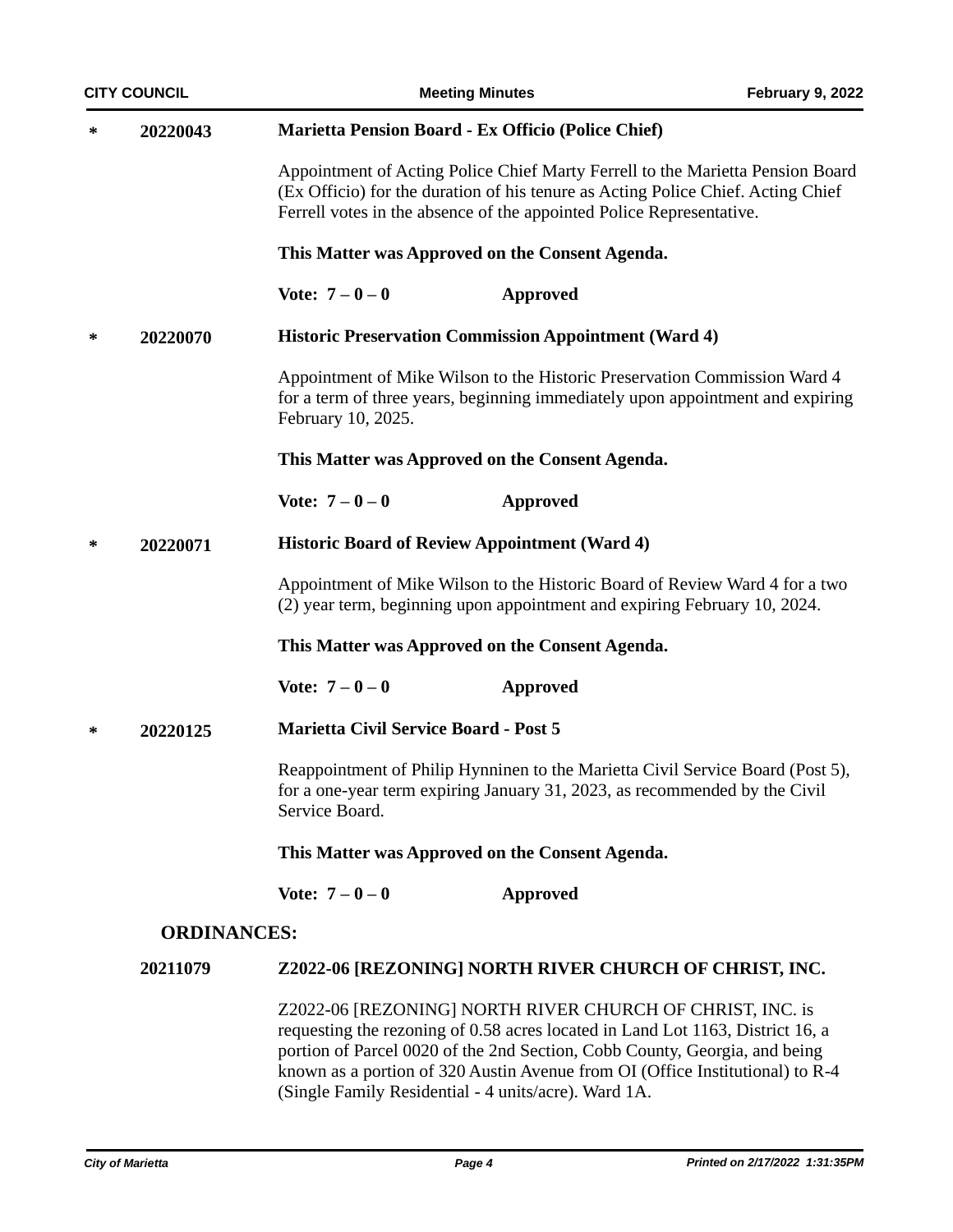*City Attorney Doug Haynie opened the public hearing and called forward those wishing to speak.*

*Rusty Roth, Development Services Director, presented information regarding the request for the rezoning for property located at* 320 *Austin Avenue from OI (Office Institutional) to R-4 (Single Family Residential - 4 units/acre).* 

*Gray McWhirter, representing North River Church of Christ, Inc., requested rezoning of the subject property for the construction of four (4) single-family detached homes. The property is in the City's designated Residential Infill Development District and is currently an unused, wooded part of North River's Church's property. Mr. McWhirter also submitted a revised detailed plan for review.*

*Randal Greene, who resides on Skyview Drive, expressed concern regarding on street parking for this development.*

*Seeing no one else wishing to speak, the public hearing was closed.*

*Discussion was held by Council specifically regarding on street parking.* 

**A motion was made by Council member Richardson, seconded by Council member Chalfant, that this matter be Approved. The motion carried by the following vote:**

**Vote: 7 – 0 – 0 Approved**

# **RESOLUTIONS:**

# **CITY ATTORNEY'S REPORT:**

**\* 20220150 Denial of Claim**

Denial of Claim for St. Stephen United Methodist Church.

**This Matter was Approved to Deny Claim on the Consent Agenda.**

**Vote: 7 – 0 – 0 Approved to Deny Claim**

# **CITY MANAGER'S REPORT:**

# **MAYOR'S REPORT:**

# **COMMITTEE REPORTS:**

- **1. Economic/Community Development: Andre L. Sims, Chairperson**
- **2. Finance/Investment: Joseph R. Goldstein, Chairperson**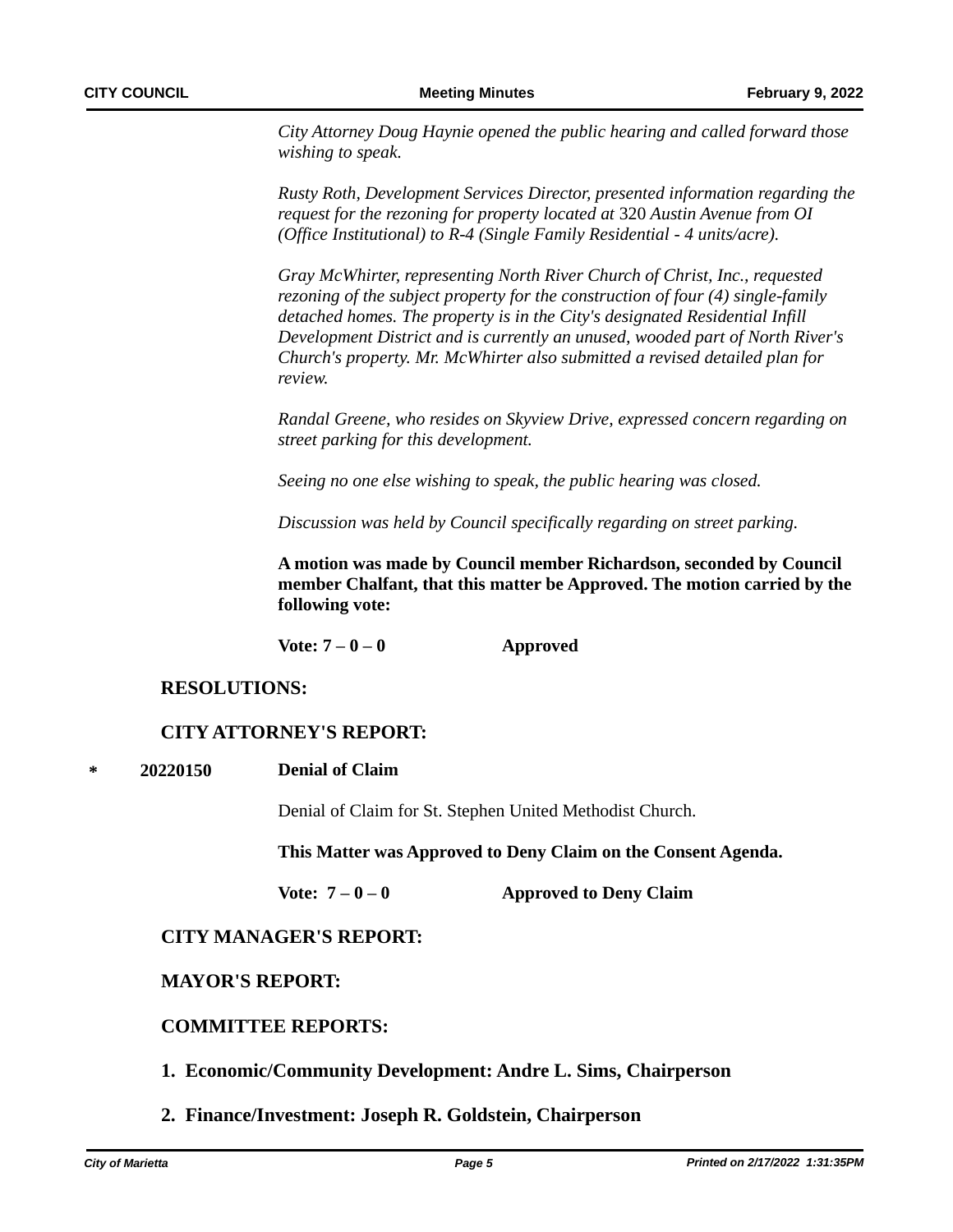# **3. Judicial/Legislative: G. A. (Andy) Morris, Chairperson**

### **\* 20210387 Revised Detailed Plan - 1825 Stilesboro Road**

Motion to approve the request by the 1825 Stilesboro Homeowners' Association to allow the HoA to approve a homeowner's request to relocate a current street tree to a common area in the neighborhood and plant a new tree in the front yard. The following species are allowed in addition to those shown on the approved tree plan:

- 1. Bloodgood Japanese Maple
- 2. Coral Bark Japanese Maple
- 3. Trident Maple

The following conditions apply:

a. Any trees to be replaced or relocated should be all scheduled at approximately the same time and planted within one year of today's date. Otherwise, the size discrepancies between the trees would negatively impact the aesthetic purpose of the tree regulations.

b. Street trees should be at least 2.5 inches in diameter

c. A revised tree plan that identifies all replaced and/or relocated trees, as well as those trees that were allowed to remain in their original location, must be submitted to City Development Services Staff within one year of today's date.

*Motion to approve the request by the 1825 Stilesboro Homeowners' Association to allow the HoA to approve a homeowner's request to relocate a current street tree to a common area in the neighborhood and plant a new tree in the front yard. The homeowners may choose from any street tree listed in the attached Table G-2 "Small Lot Tree Species Selection List", except those marked with an asterisk.*

*The following conditions apply:*

*a. Any trees to be replaced or relocated should be all scheduled at approximately the same time and planted within one year of today's date. Otherwise, the size discrepancies between the trees would negatively impact the aesthetic purpose of the tree regulations.* 

*b. Street trees should be at least 2.5 inches in diameter c. A revised tree plan that identifies all replaced and/or relocated trees, as well as those trees that were allowed to remain in their original location, must be submitted to City Development Services Staff within one year of today's date.*

### **This Matter was Approved as Amended on the Consent Agenda.**

**Vote: 7 – 0 – 0 Approved as Amended**

# **4. Parks, Recreation and Tourism: Johnny Walker, Chairperson**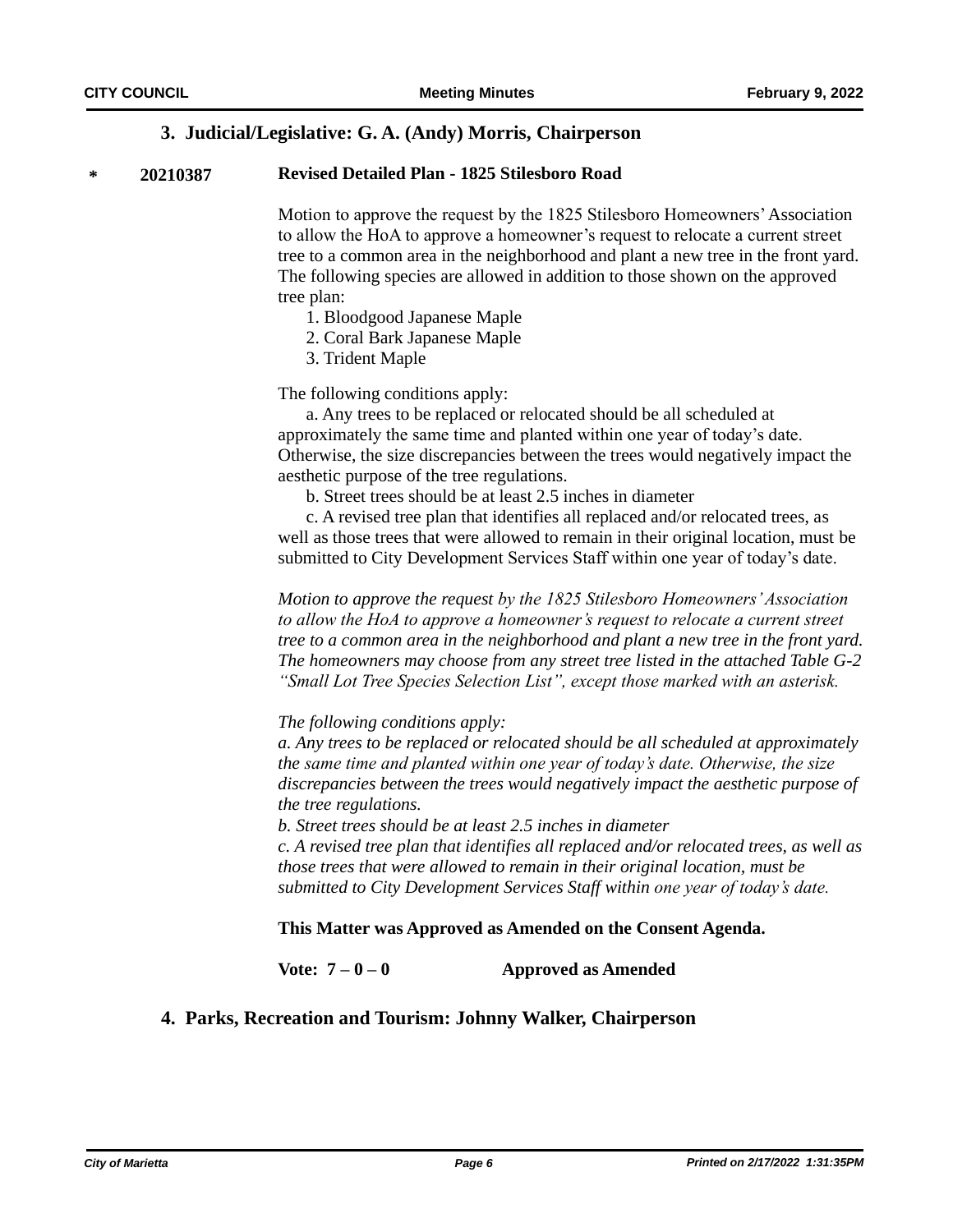|  | 20220056 | 2022 Street Closure and Associated Alcohol Sales and Consumption Requests |  |
|--|----------|---------------------------------------------------------------------------|--|
|--|----------|---------------------------------------------------------------------------|--|

Motion authorizing street closures and alcohol sales and consumption for the following city sponsored and/or city sanctioned events held in calendar year 2022.

Street Closures:

- May-retta Daze Spring Arts and Crafts Festival
- **Glover Park Concert Series**
- · Juneteenth
- Fourth in the Park
- Art in the Park
- Marietta Reads
- Marietta StreetFest
- Chalktoberfest
- · HarvestFest
- Taste of Marietta
- · MUST Ministries Gobble Jog

#### Alcohol Requests:

- Taste of Marietta
- Art in the Park
- **Chalktoberfest**

*Council Member Goldstein discloses that he is a member of the Marietta Cobb Museum of Art.*

*Council Member Goldstein discloses that he is a member of the Board of Directors of the Marietta Visitor's Bureau by virtue of being appointed by the Marietta City Council.*

*Council Member Goldstein discloses that Paula Shea is a member of the Downtown Marietta Development Authority. Paula Shea is the aunt of Council Member Goldstein*

*Council Member Goldstein discloses that members of his family and/or entities owned by himself and/or members of his family own property in downtown Marietta.*

#### **This Matter was Approved on the Consent Agenda.**

**Vote: 6 – 0 – 1 Approved** Abstaining: Joseph R. Goldstein

#### **Extension of Agreements for Aviation Sports Complex \* 20220057**

Motion to authorize a four-year extension of the agreements between the City and the Marietta Development Authority and the Marietta Development Authority and 643DP Athletics, LLC per the existing contracts.

#### **This Matter was Approved on the Consent Agenda.**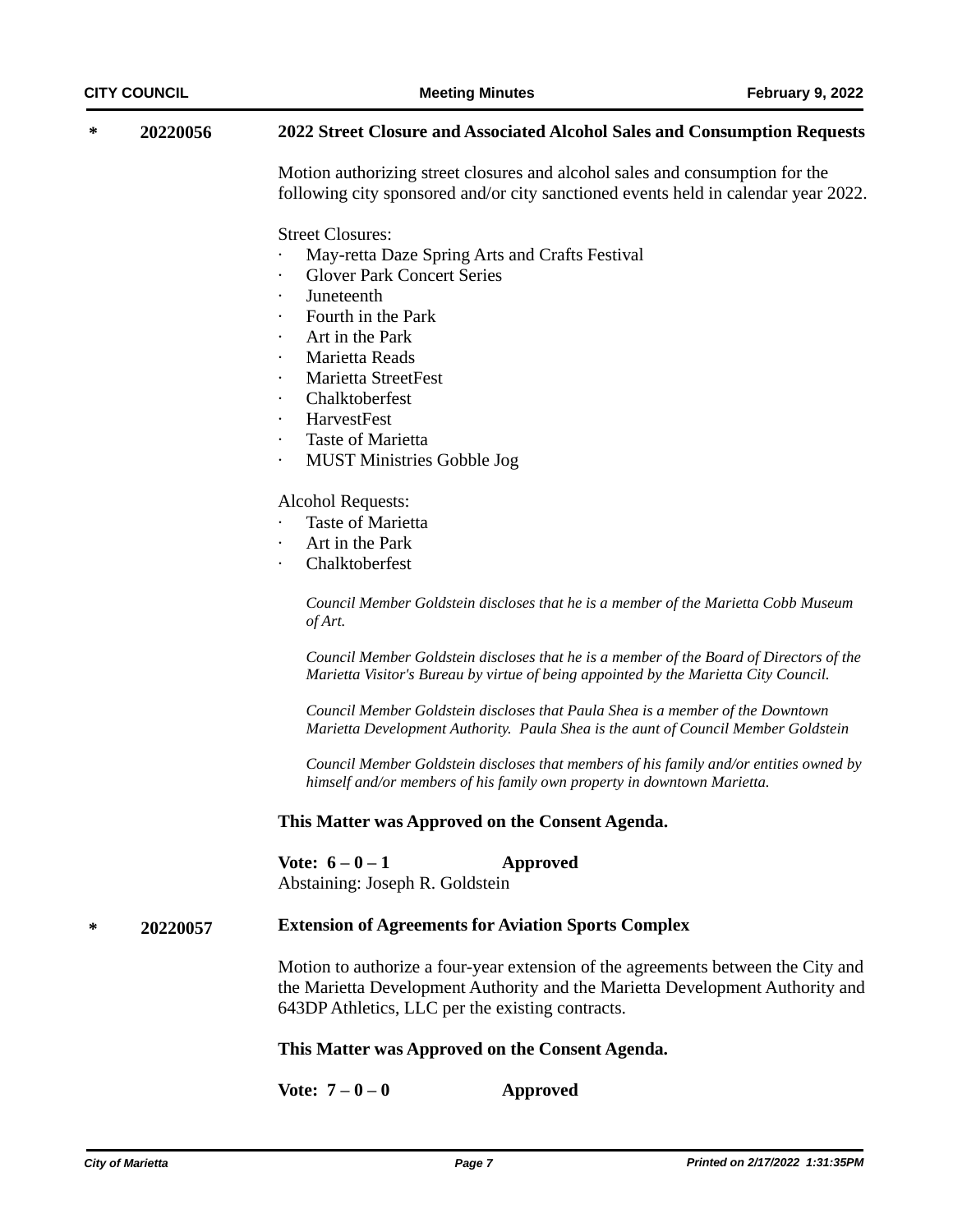| ∗ | 20220084             | The City Club, Marietta Fees                                                                      |                                                                                                                                                                |  |  |
|---|----------------------|---------------------------------------------------------------------------------------------------|----------------------------------------------------------------------------------------------------------------------------------------------------------------|--|--|
|   | City Club, Marietta. |                                                                                                   | Motion to increase existing fees and implement some new fee categories at The                                                                                  |  |  |
|   |                      | This Matter was Approved on the Consent Agenda.                                                   |                                                                                                                                                                |  |  |
|   |                      | Vote: $7 - 0 - 0$                                                                                 | <b>Approved</b>                                                                                                                                                |  |  |
|   |                      | 5. Personnel/Insurance: Cheryl Richardson, Chairperson                                            |                                                                                                                                                                |  |  |
| ∗ | 20220061             | <b>Nationwide 457(b) Deferred Compensation Agreement</b>                                          |                                                                                                                                                                |  |  |
|   |                      | January 12, 2026.                                                                                 | Motion to approve the amendment to extend the administrative services<br>agreement on the 457(b) deferred compensation plan with Nationwide through            |  |  |
|   |                      |                                                                                                   | This Matter was Approved on the Consent Agenda.                                                                                                                |  |  |
|   |                      | Vote: $7 - 0 - 0$                                                                                 | <b>Approved</b>                                                                                                                                                |  |  |
|   |                      |                                                                                                   | 6. Public Safety Committee: M. Carlyle Kent, Chairperson                                                                                                       |  |  |
|   |                      | 7. Public Works Committee: Grif Chalfant, Chairperson                                             |                                                                                                                                                                |  |  |
| ∗ | 20220078             | <b>2011 SPLOST Project Budget Reallocation</b>                                                    |                                                                                                                                                                |  |  |
|   |                      | 2011 SPLOST projects.                                                                             | Motion to reallocate 2011 SPLOST Project Funds among previously approved                                                                                       |  |  |
|   |                      |                                                                                                   | This Matter was Approved on the Consent Agenda.                                                                                                                |  |  |
|   |                      | Vote: $7 - 0 - 0$                                                                                 | <b>Approved</b>                                                                                                                                                |  |  |
| ∗ | 20220079             | <b>2016 SPLOST Project Budget Reallocation</b>                                                    |                                                                                                                                                                |  |  |
|   |                      | Motion to reallocate 2016 SPLOST Project Funds among previously approved<br>2016 SPLOST projects. |                                                                                                                                                                |  |  |
|   |                      | This Matter was Approved on the Consent Agenda.                                                   |                                                                                                                                                                |  |  |
|   |                      | Vote: $7 - 0 - 0$                                                                                 | <b>Approved</b>                                                                                                                                                |  |  |
| ∗ | 20220080             | <b>Acceptance of a Donation of Right-of-Way</b>                                                   |                                                                                                                                                                |  |  |
|   |                      | Aldi Inc.                                                                                         | Motion authorizing Public Works to receive the donation of right-of-way located<br>at 249 Cobb Parkway South along Frey's Gin Road per the Quitclaim Deed from |  |  |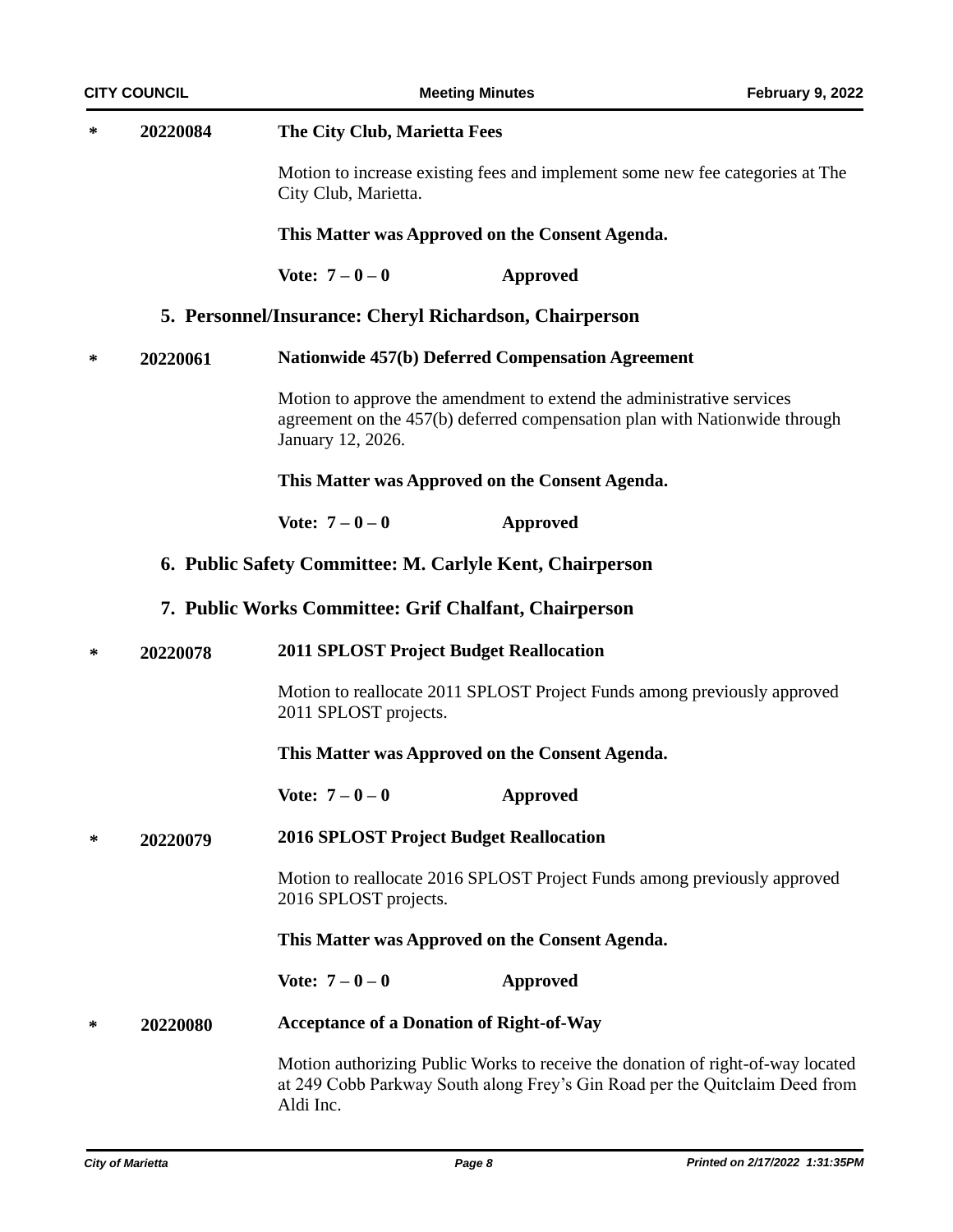|   |                        | This Matter was Approved on the Consent Agenda.                                                                                                                                        |                 |  |
|---|------------------------|----------------------------------------------------------------------------------------------------------------------------------------------------------------------------------------|-----------------|--|
|   |                        | Vote: $7 - 0 - 0$                                                                                                                                                                      | <b>Approved</b> |  |
| ∗ | 20220082               | <b>Hedges Street Speed Study</b>                                                                                                                                                       |                 |  |
|   |                        | Motion authorizing Public Works to conduct the speed study of Hedges Street<br>from Powder Springs Street to Atlanta Street to determine if traffic calming<br>devices are needed.     |                 |  |
|   |                        | This Matter was Approved on the Consent Agenda.                                                                                                                                        |                 |  |
|   |                        | Vote: $7 - 0 - 0$                                                                                                                                                                      | <b>Approved</b> |  |
| ∗ | 20220083               | <b>Chicopee Drive Speed Study</b>                                                                                                                                                      |                 |  |
|   |                        | Motion authorizing Public Works to conduct the speed study of Chicopee Drive<br>from Cherokee Street to Allgood Road to determine if additional traffic calming<br>devices are needed. |                 |  |
|   |                        | This Matter was Approved on the Consent Agenda.                                                                                                                                        |                 |  |
|   |                        | Vote: $7 - 0 - 0$                                                                                                                                                                      | <b>Approved</b> |  |
| ∗ | 20220091               | <b>Iroquois Drive Speed Study</b>                                                                                                                                                      |                 |  |
|   |                        | Motion authorizing Public Works to conduct the speed study of Iroquois Drive<br>from Chicopee Drive to Sequoia Drive to determine if additional traffic calming<br>devices are needed. |                 |  |
|   |                        | This Matter was Approved on the Consent Agenda.                                                                                                                                        |                 |  |
|   |                        | Vote: $7 - 0 - 0$                                                                                                                                                                      | Approved        |  |
|   | <b>OTHER BUSINESS:</b> |                                                                                                                                                                                        |                 |  |
| ∗ | 20220028               | <b>Annual Financial Audit Report FY2021</b>                                                                                                                                            |                 |  |
|   |                        | Motion to receive and file the FY2021 Annual Financial Audit Report.                                                                                                                   |                 |  |
|   |                        | This Matter was Approved on the Consent Agenda.                                                                                                                                        |                 |  |
|   |                        | Vote: $7 - 0 - 0$                                                                                                                                                                      | <b>Approved</b> |  |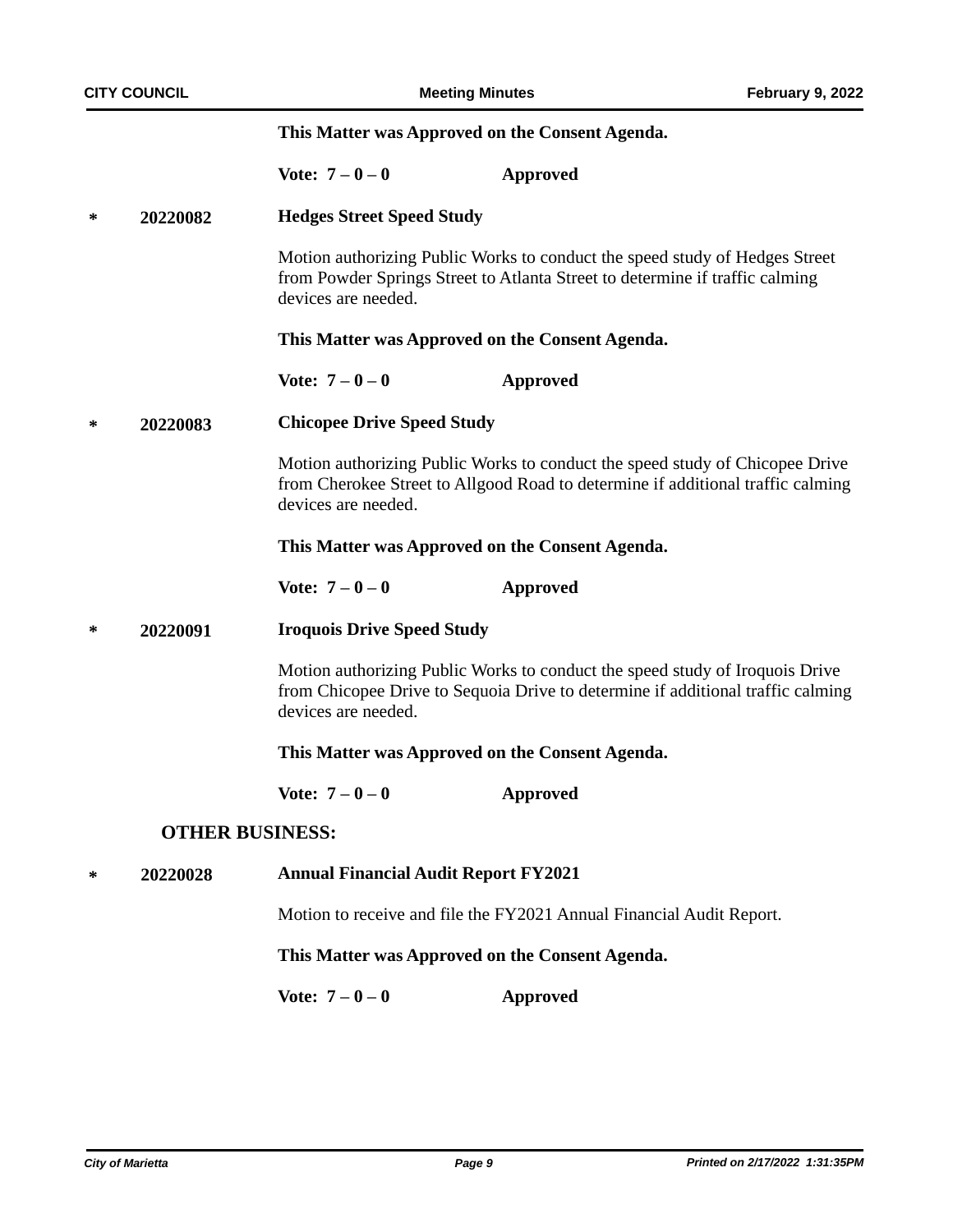| <b>CITY COUNCIL</b> |                                                                          | <b>Meeting Minutes</b>                                                                                                                                                                                                |                                                                                                                                                                                                                                                                                                                                                                                                                                                                                                                       | <b>February 9, 2022</b> |
|---------------------|--------------------------------------------------------------------------|-----------------------------------------------------------------------------------------------------------------------------------------------------------------------------------------------------------------------|-----------------------------------------------------------------------------------------------------------------------------------------------------------------------------------------------------------------------------------------------------------------------------------------------------------------------------------------------------------------------------------------------------------------------------------------------------------------------------------------------------------------------|-------------------------|
| ∗                   | 20220153                                                                 | <b>Code Amendment - Section 712.08 Tree Protection and Landscaping</b>                                                                                                                                                |                                                                                                                                                                                                                                                                                                                                                                                                                                                                                                                       |                         |
|                     |                                                                          | Motion to authorize staff to advertise proposed changes to the Tree Protection<br>and Landscaping Ordinance regarding acceptable tree species and street tree<br>requirements in small lot and townhome subdivisions. |                                                                                                                                                                                                                                                                                                                                                                                                                                                                                                                       |                         |
|                     |                                                                          | This Matter was Approved on the Consent Agenda.                                                                                                                                                                       |                                                                                                                                                                                                                                                                                                                                                                                                                                                                                                                       |                         |
|                     |                                                                          | Vote: $6 - 1 - 0$<br>Voting Against: Joseph R. Goldstein                                                                                                                                                              | <b>Approved</b>                                                                                                                                                                                                                                                                                                                                                                                                                                                                                                       |                         |
| ∗                   | Rottenwood Creek Trail Phase I Project Life University, Inc.<br>20220156 |                                                                                                                                                                                                                       |                                                                                                                                                                                                                                                                                                                                                                                                                                                                                                                       |                         |
|                     |                                                                          |                                                                                                                                                                                                                       | Motion authorizing acquisition of easements at 1135, 1415, 1100, 1266 & 1450<br>Barclay Circle from Life University, Inc. for the purpose of constructing the<br>Rottenwood Creek Trail Phase I Project in exchange for \$504,000.00.                                                                                                                                                                                                                                                                                 |                         |
|                     |                                                                          | This Matter was Approved on the Consent Agenda.                                                                                                                                                                       |                                                                                                                                                                                                                                                                                                                                                                                                                                                                                                                       |                         |
|                     |                                                                          | Vote: $7 - 0 - 0$                                                                                                                                                                                                     | Approved                                                                                                                                                                                                                                                                                                                                                                                                                                                                                                              |                         |
| ∗                   | 20220157                                                                 | <b>System of Georgia</b>                                                                                                                                                                                              | Rottenwood Creek Trail Phase I Project Board of Regents of the University                                                                                                                                                                                                                                                                                                                                                                                                                                             |                         |
|                     |                                                                          | Phase I Project in exchange for \$373,900.00.                                                                                                                                                                         | Motion authorizing acquisition of easements at 86 South Cobb Drive (Hudson<br>Road) and 1100 S Marietta Parkway from the Board of Regents of the University<br>System of Georgia, for the purpose of constructing the Rottenwood Creek Trail                                                                                                                                                                                                                                                                          |                         |
|                     |                                                                          | This Matter was Approved on the Consent Agenda.                                                                                                                                                                       |                                                                                                                                                                                                                                                                                                                                                                                                                                                                                                                       |                         |
|                     |                                                                          | Vote: $7-0-0$                                                                                                                                                                                                         | <b>Approved</b>                                                                                                                                                                                                                                                                                                                                                                                                                                                                                                       |                         |
| ∗                   | 20220158                                                                 | 950 Cobb Parkway S                                                                                                                                                                                                    |                                                                                                                                                                                                                                                                                                                                                                                                                                                                                                                       |                         |
|                     |                                                                          | Motion to authorize the acquisition of property owned by Freeport Title $\&$<br>in such case. The Order Authorizing Condemnation attached is incorporated<br>herein by reference.                                     | Guaranty, Inc. as Trustee of the 950 Cobb Parkway Land Trust on behalf of the<br>City of Marietta by means of eminent domain. A description of the interest to be<br>acquired is attached hereto and incorporated herein by reference, including the<br>legal description of the property and a survey of such property. The city attorney<br>is hereby authorized and directed to take any and all action necessary to acquire<br>such property by virtue of eminent domain, including the right to file any appeals |                         |
|                     |                                                                          | This Matter was Approved on the Consent Agenda.                                                                                                                                                                       |                                                                                                                                                                                                                                                                                                                                                                                                                                                                                                                       |                         |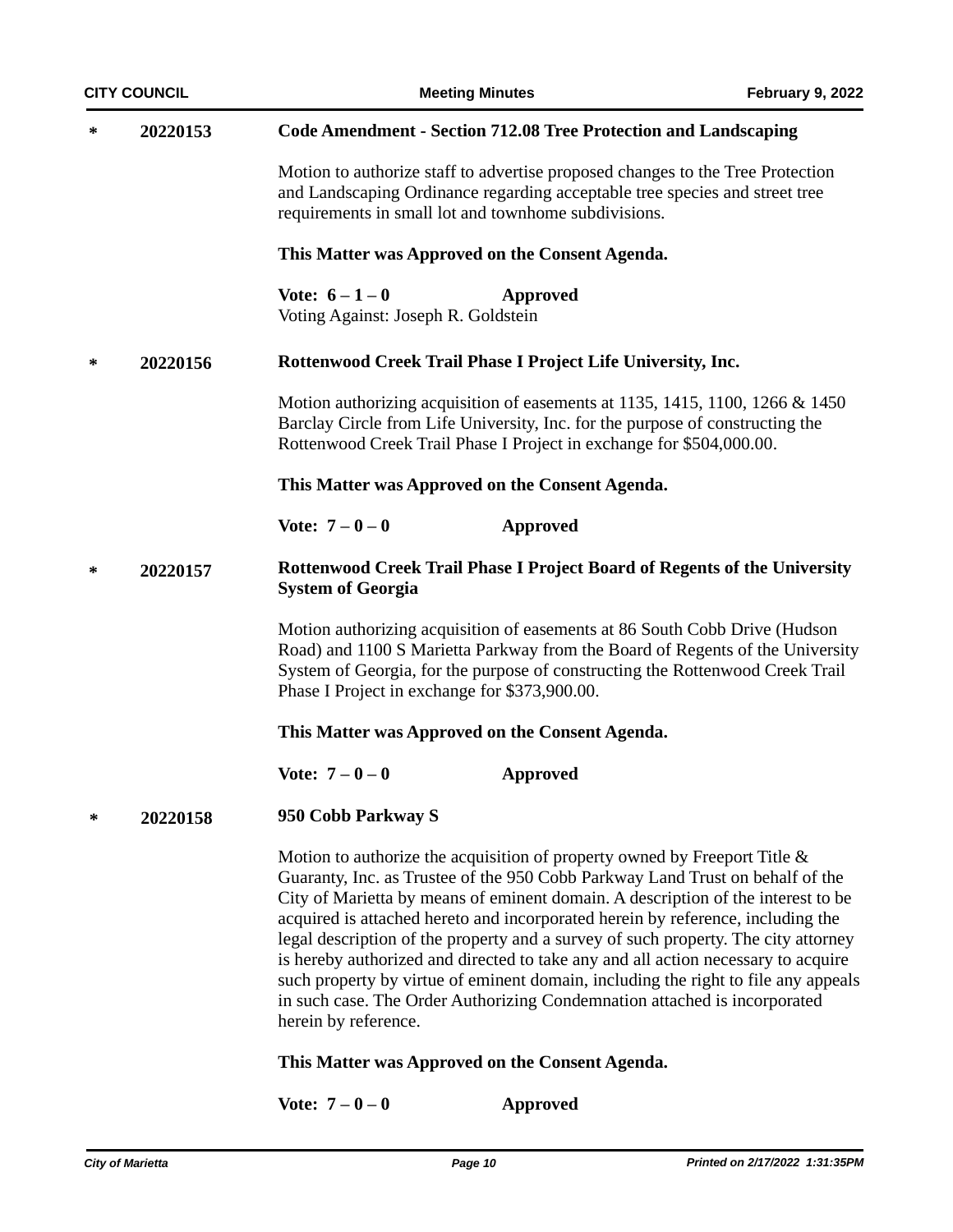#### **\* 20220159 975 Cobb Parkway S**

Motion to authorize the acquisition of property owned by Gelder and Willett, LLC on behalf of the City of Marietta by means of eminent domain. A description of the interest to be acquired is attached hereto and incorporated herein by reference, including the legal description of the property and a survey of such property. The city attorney is hereby authorized and directed to take any and all action necessary to acquire such property by virtue of eminent domain, including the right to file any appeals in such case. The Order Authorizing Condemnation attached is incorporated herein by reference.

#### **This Matter was Approved on the Consent Agenda.**

**Vote: 7 – 0 – 0 Approved**

#### **150 Mountain View Road \* 20220160**

Motion to authorize the acquisition of property owned by Arthur N. Ward on behalf of the City of Marietta by means of eminent domain. A description of the interest to be acquired is attached hereto and incorporated herein by reference, including the legal description of the property and a survey of such property. The city attorney is hereby authorized and directed to take any and all action necessary to acquire such property by virtue of eminent domain, including the right to file any appeals in such case. The Order Authorizing Condemnation attached is incorporated herein by reference.

#### **This Matter was Approved on the Consent Agenda.**

**Vote: 7 – 0 – 0 Approved**

#### **BLW Actions of February 7, 2022 \* 20220138**

Review and approval of the February 7, 2022 actions and minutes of Marietta Board of Lights and Water.

*Motion to approve all the BLW action, except for BLW agenda item 20211153, BLW Board Strategic Business Plan 2021/ Objective 4A.*

#### **This Matter was Approved on the Consent Agenda.**

**Vote: 7 – 0 – 0 Approved**

# **UNSCHEDULED APPEARANCES:**